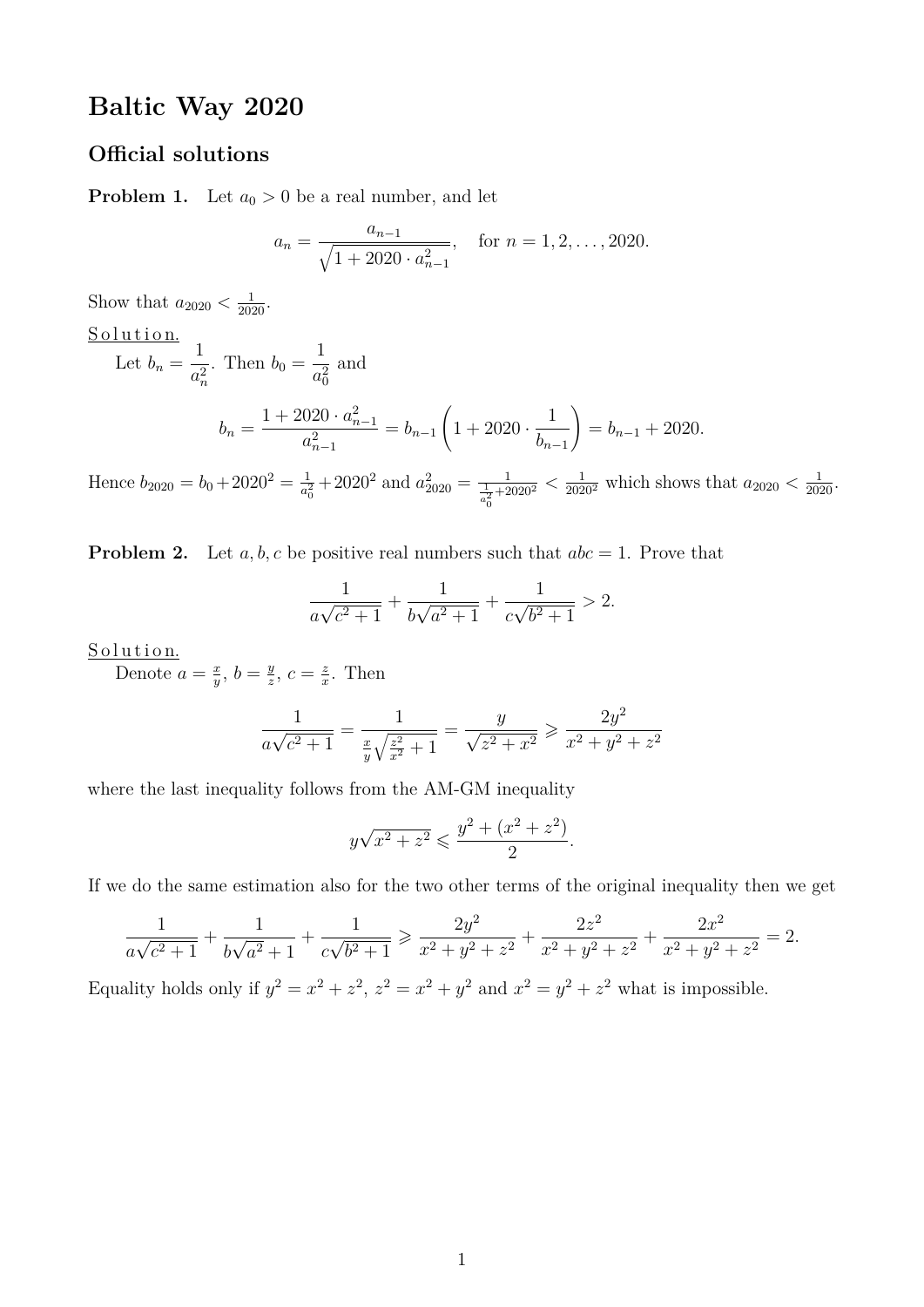**Problem 3.** A real sequence  $(a_n)_{n=0}^{\infty}$  is defined recursively by  $a_0 = 2$  and the recursion formula

$$
a_n = \begin{cases} a_{n-1}^2 & \text{if } a_{n-1} < \sqrt{3} \\ \frac{a_{n-1}^2}{3} & \text{if } a_{n-1} \geq \sqrt{3}. \end{cases}
$$

Another real sequence  $(b_n)_{n=1}^{\infty}$  is defined in terms of the first by the formula

$$
b_n = \begin{cases} 0 & \text{if } a_{n-1} < \sqrt{3} \\ \frac{1}{2^n} & \text{if } a_{n-1} \geqslant \sqrt{3}, \end{cases}
$$

valid for each  $n \geqslant 1$ . Prove that

$$
b_1 + b_2 + \cdots + b_{2020} < \frac{2}{3}.
$$

Solution.

The first step is to prove, using induction, the formula

$$
a_n = \frac{2^{2^n}}{3^{2^n(b_1+b_2+\cdots+b_n)}}.
$$

The base case  $n = 0$  is trivial. Assume the formula is valid for  $a_{n-1}$ , that is,

$$
a_{n-1} = \frac{2^{2^{n-1}}}{3^{2^{n-1}(b_1 + b_2 + \dots + b_{n-1})}}.
$$

If now  $a_{n-1}$  < √ 3, then  $b_n = 0$ , and so

$$
a_n = a_{n-1}^2 = \frac{2^{2^n}}{3^{2^n(b_1+b_2+\cdots+b_{n-1})}} = \frac{2^{2^n}}{3^{2^n(b_1+b_2+\cdots+b_{n-1}+b_n)}},
$$

whereas if  $a_{n-1} \geqslant \sqrt{2}$  $\overline{3}$ , then  $b_n = \frac{1}{2^n}$ , and so

$$
a_n = \frac{a_{n-1}^2}{3} = \frac{2^{2^n}}{3^{2^n(b_1+b_2+\cdots+b_{n-1})+1}} = \frac{2^{2^n}}{3^{2^n(b_1+b_2+\cdots+b_{n-1}+b_n)}}.
$$

This completes the induction.

Next, we inductively establish the inequality  $a_n \geq 1$ . The base case  $n = 0$  is again trivial. Suppose  $a_{n-1} \geq 1$ . If  $a_{n-1} < \sqrt{n}$ 3, then

$$
a_n = a_{n-1}^2 \ge 1^2 = 1,
$$

whereas if  $a_{n-1} \geqslant \sqrt{2}$ 3, then

$$
a_n = \frac{a_{n-1}^2}{3} \geqslant \frac{(\sqrt{3})^2}{3} = 1,
$$

and the induction is complete.

From

$$
1 \leqslant a_n = \frac{2^{2^n}}{3^{2^n(b_1+b_2+\cdots+b_n)}} = \left(\frac{2}{3^{b_1+b_2+\cdots+b_n}}\right)^{2^n},
$$

we may then draw the conclusion

$$
3^{b_1+b_2+\cdots+b_n}\leqslant 2.
$$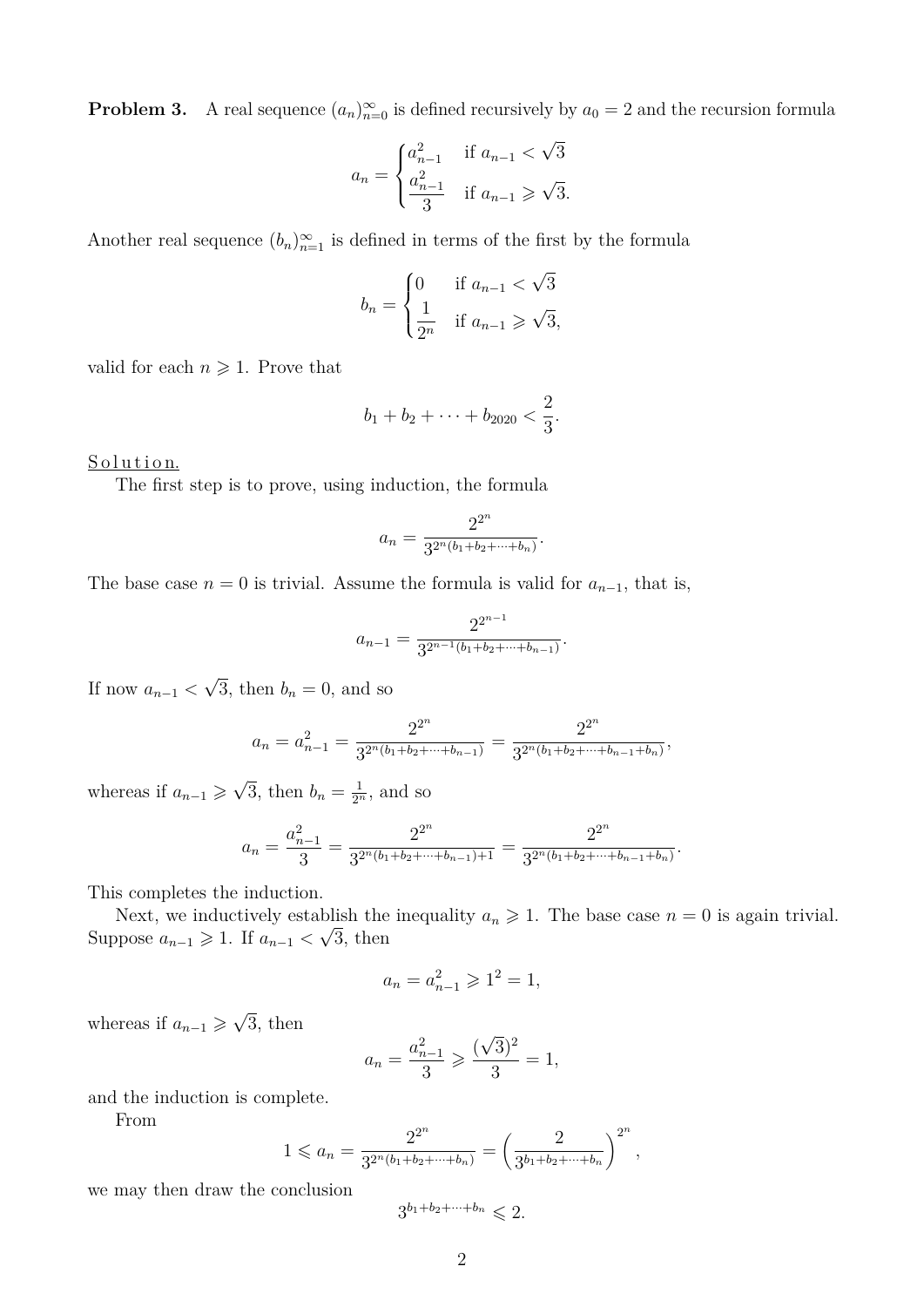Since  $3^{2/3} > 2$  (and the function  $x \mapsto 3^x$  is strictly increasing), we must have

$$
b_1+b_2+\cdots+b_n<\frac{2}{3}
$$

for all *n*, and we are finished.

**Remark.** Using only slightly more work, it may be proved that

$$
1 \leqslant a_n = \frac{2^{2^n}}{3^{2^n(b_1+b_2+\cdots+b_n)}} < 3,
$$

which entails

$$
1^{\frac{1}{2^n}} \leqslant \frac{2}{3^{b_1+b_2+\cdots+b_n}} < 3^{\frac{1}{2^n}}
$$

for all *n*, hence

 $3^{b_1+b_2+\cdots} = 2.$ 

The problem thus provides an algorithm for calculating

$$
b_1 + b_2 + \dots = \log_3 2 \approx 0.63
$$

in binary.

**Problem 4.** Find all functions  $f : \mathbb{R} \to \mathbb{R}$  so that

$$
f(f(x) + x + y) = f(x + y) + yf(y)
$$

for all real numbers *x, y*.

#### Solution 1.

Answer:  $f(x) = 0$  for all x.

We first notice that if there exists a number  $\alpha$  so that  $f(\alpha) = 0$ , then  $f(\alpha + y) =$  $f(f(\alpha) + \alpha + y) = f(\alpha + y) + yf(y)$  for all real *y*. Hence  $yf(y) = 0$  for all *y*, meaning that  $f(y) = 0$  for all  $y \neq 0$ . We are therefore done if we can show that  $f(0) = 0$ , as then  $f(x) = 0$  for all *x*, which is a solution.

Substituting  $y = 0$  in the equation yields that:

$$
f(f(x) + x) = f(x) \quad \forall x \tag{1}
$$

Substituting  $y = f(x)$  in the equation yields that:

$$
f(f(x) + x + f(x)) = f(x + f(x)) + f(x)f(f(x))
$$
\n(2)

Let  $z = x + f(x)$ . Then:

$$
f(x) = f(x + f(x)) = f(z) = f(f(z) + z)
$$
 by (1)  
\n
$$
= f(f(x + f(x)) + x + f(x))
$$
 by (1)  
\n
$$
= f(f(x) + x + f(x))
$$
 by (1)  
\n
$$
= f(x + f(x)) + f(x)f(f(x))
$$
 by (2)  
\n
$$
= f(x) + f(x)f(f(x))
$$
 by (1)

Hence  $f(x)f(f(x)) = 0$  for all *x*. Letting  $x = 0$  in (1), we get that  $f(f(0)) = f(0)$ , which means that  $f(0)^2 = f(0)f(f(0)) = 0$ . But then we must have  $f(0) = 0$ .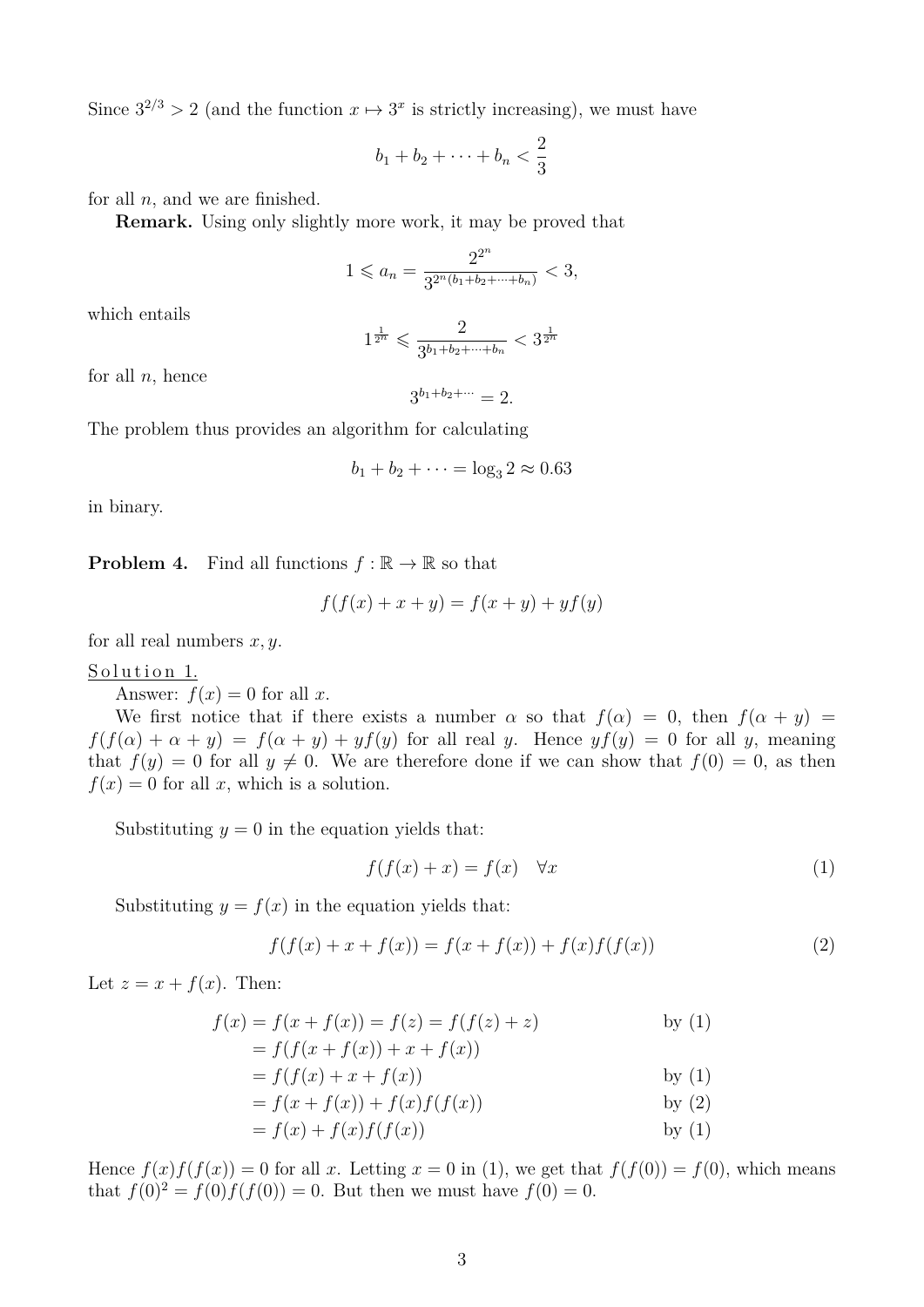#### Solution 2.

Substitute  $x = 0$  and  $y = -1$ . We obtain  $f(f(0) - 1) = f(-1) + (-1) \cdot f(-1) = 0$ . Substitute  $x = f(0) - 1$ . Then  $f(x) = 0$  and therefore  $f(f(x) + x + y)$  and  $f(x + y)$  cancel out. We obtain  $0 = yf(y)$  for all *y*. It follows that if  $y \neq 0$  then  $f(y) = 0$ .

Now, substitute  $x = y = 0$ . We obtain  $f(f(0)) = f(0)$ . Substituting  $y = f(0)$  to  $0 = yf(y)$ yields  $f(0)f(f(0)) = 0$ , which means  $f(0)^2 = 0$ , and finally  $f(0) = 0$ .

Therefore  $f(x) = 0$  for all x, which clearly satisfies the equation.

**Problem 5.** Find all real numbers *x, y, z* so that

$$
x^{2}y + y^{2}z + z^{2} = 0
$$
  

$$
z^{3} + z^{2}y + zy^{3} + x^{2}y = \frac{1}{4}(x^{4} + y^{4})
$$

#### Solution.

Answer:  $x = y = z = 0$ .

 $y = 0 \implies z^2 = 0 \implies z = 0 \implies \frac{1}{4}x^4 = 0 \implies x = 0.$   $x = y = z = 0$  is a solution, so assume that  $y \neq 0$ . Then  $z = 0 \implies x^2y = 0 \implies x = 0 \implies \frac{1}{4}y^4 = 0$ , which is a contradiction. Hence  $z \neq 0$ . Now we solve the quadratic (first) equation w.r.t. *x, y,* and *z*.

$$
x = \pm \frac{\sqrt{-4y^3z - 4yz^2}}{2y}
$$

$$
y = \frac{-x^2 \pm \sqrt{x^4 - 4z^3}}{2z}
$$

$$
z = \frac{-y^2 \pm \sqrt{y^4 - 4x^2y}}{2}
$$

The discriminants must be non-negative.

$$
-4y3z - 4yz2 \ge 0
$$

$$
x4 - 4z3 \ge 0
$$

$$
y4 - 4x2y \ge 0
$$

Adding the inequalities we get

$$
y^{4} - 4x^{2}y + x^{4} - 4z^{3} - 4y^{3}z - 4yz^{2} \ge 0
$$
  

$$
\frac{1}{4}(x^{4} + y^{4}) \ge z^{3} + z^{2}y + zy^{3} + x^{2}y
$$

But equation 2 says that  $\frac{1}{4}(x^4 + y^4) = z^3 + z^2y + zy^3 + x^2y$ . This is only possible if all of the inequalities are in fact equalities, so we have

$$
-4y3z - 4yz2 = 0
$$

$$
x4 - 4z3 = 0
$$

$$
y4 - 4x2y = 0
$$

This means that  $x = \pm$ √  $\overline{0}$ 2*y*  $= 0 \implies y =$  $-0^2$   $\pm$  $\overline{0}$ 2*z*  $= 0$ , which is a contradiction. Hence the only solution is  $x = y = z = 0$ .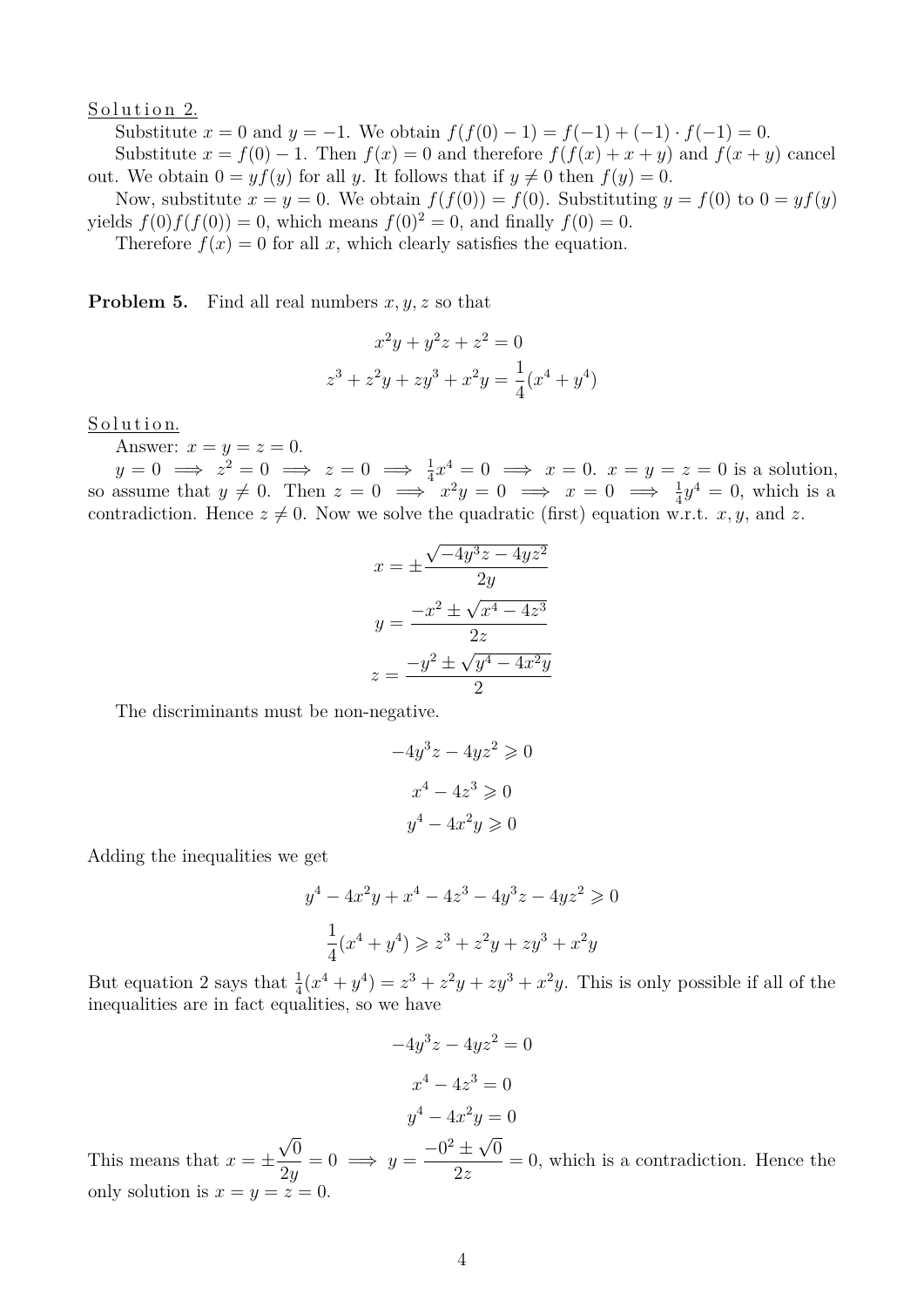**Problem 6.** Let  $n > 2$  be a given positive integer. There are *n* guests at Georg's bachelor party and each guest is friends with at least one other guest. Georg organizes a party game among the guests. Each guest receives a jug of water such that there are no two guests with the same amount of water in their jugs. All guests now proceed simultaneously as follows. Every guest takes one cup for each of his friends at the party and distributes all the water from his jug evenly in the cups. He then passes a cup to each of his friends. Each guest having received a cup of water from each of his friends pours the water he has received into his jug. What is the smallest possible number of guests that do not have the same amount of water as they started with?

#### Solution.

Answer: 2.

If there are guests  $1, 2, \ldots, n$  and guest *i* is friends with guest  $i-1$  and  $i+1$  modulo *n* (e.g. guest 1 and guest *n* are friends). Then if guest *i* has *i* amount of water in their jug at the start of the game, then only guest 1 and *n* end up with a different amount of water than they started with.

To show that there always will be at least two guests with a different amount of water at the end of the game than they started with, let  $x_i$  and  $d_i$  be the amount of water and number of friends, respectively, that guest *i* has. Define  $z_v = x_v/d_v$  and assume without loss of generality that the friendship graph of the party is connected. Since every friend has at least one friend, there must exist two guests *a* and *b* at the party with the same number of friends by the pigeonhole principle. They must satisfy  $z_a \neq z_b$ . Thus, the sets

$$
S = \{c \mid z_c = \min_d z_d\} \text{ and } T = \{c \mid z_c = \max_d z_d\}
$$

are non-empty and disjoint. Since we assumed the friendship graph to be connected, there exists a guest  $c \in S$  that has a friend *d* not in *S*. Let *F* be the friends of *c* at the party. Then the amount of water in *c*'s cup at the end of the game is

$$
\sum_{f \in F} z_f \geq z_d + (d_c - 1)z_c > d_c \cdot z_c = x_c.
$$

Thus, *c* ends up with a different amount of water at the end of the game. Similarly, there is a guest in *T* that ends up with a different amount of water at the end of the game than what they started with.

**Problem 7.** A mason has bricks with dimensions  $2 \times 5 \times 8$  and other bricks with dimensions  $2 \times 3 \times 7$ . She also has a box with dimensions  $10 \times 11 \times 14$ . The bricks and the box are all rectangular parallelepipeds. The mason wants to pack bricks into the box filling its entire volume and with no bricks sticking out. Find all possible values of the total number of bricks that she can pack.

#### Solution.

Answer: 24.

Let the number of  $2 \times 5 \times 8$  bricks in the box be x, and the number of  $2 \times 3 \times 7$  bricks y. must figure out the sum  $x + y$ . The volume of the box is divisible by 7, and so is the volume of any  $2 \times 3 \times 7$  brick. The volume of a  $2 \times 5 \times 8$  brick is not divisible by 7, which means that x must be divisible by 7.

The volume of the box is  $10 \cdot 11 \cdot 14$ . The volume of the  $2 \times 5 \times 8$  bricks in the box is  $x \cdot 2 \cdot 5 \cdot 8 = 80 x$ . Since this volume cannot exceed the volume of the box, we must have

$$
x \leqslant \frac{10 \cdot 11 \cdot 14}{80} = \frac{11 \cdot 7}{4} = \frac{77}{4} < 20.
$$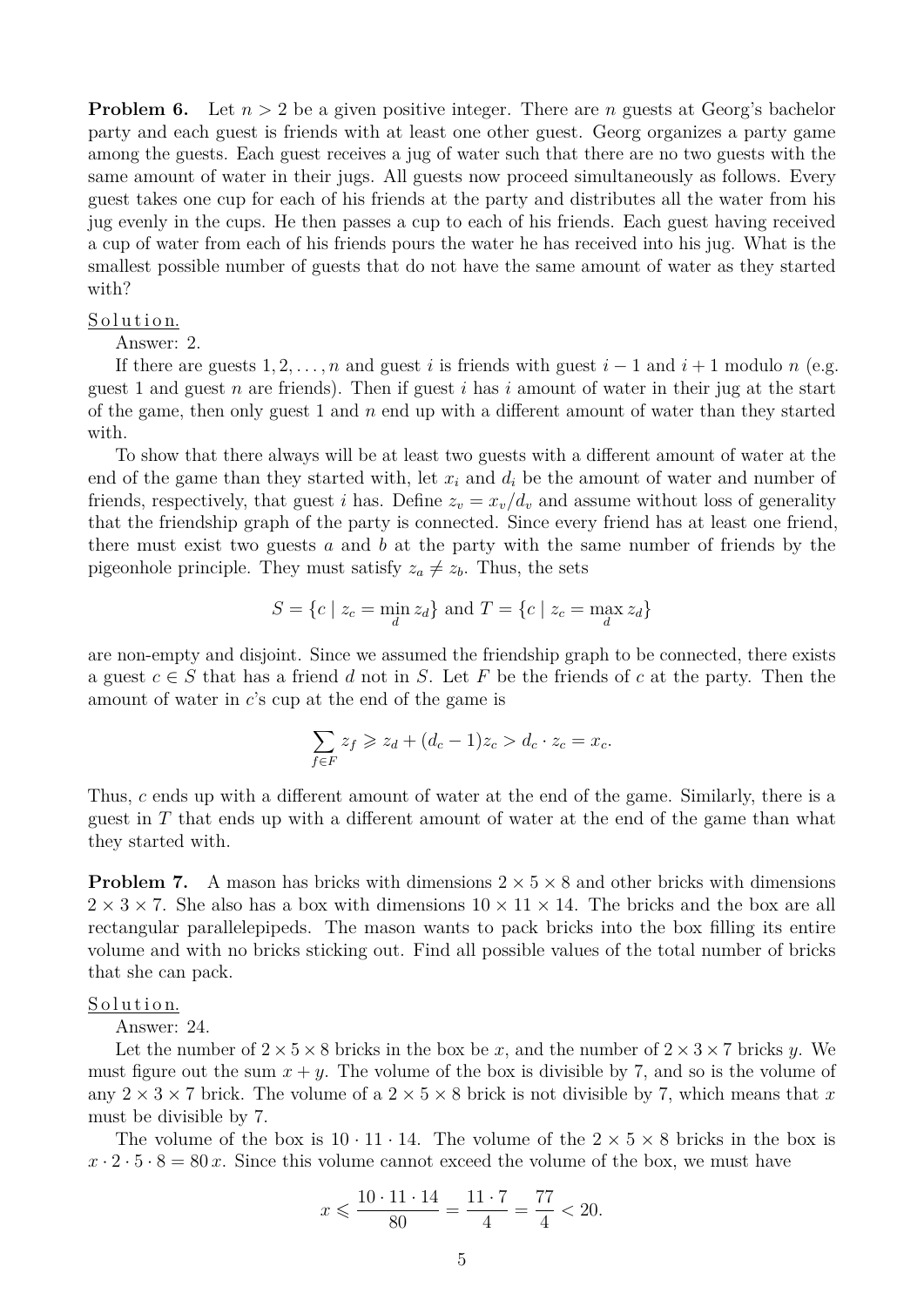Since *x* was divisible by 7, and certainly nonnegative, we conclude that *x* must be 0, 7 or 14. Let us explore each of these possibilities separately.

If we had  $x = 0$ , then the volume of the  $2 \times 3 \times 7$  bricks, which is  $y \cdot 2 \cdot 3 \cdot 7$ , would be equal to the volume of the box, which is  $10 \cdot 11 \cdot 14$ . However, this is not possible since the volume of the  $2 \times 3 \times 7$  bricks is divisible by three whereas the volume of the box is not. Thus x must be 7 or 14.

If we had  $x = 7$ , then equating the total volume of the bricks with the volume of the box would give

$$
7 \cdot 2 \cdot 5 \cdot 8 + y \cdot 2 \cdot 3 \cdot 7 = 10 \cdot 11 \cdot 14,
$$

so that

$$
y \cdot 2 \cdot 3 \cdot 7 = 10 \cdot 11 \cdot 14 - 7 \cdot 2 \cdot 5 \cdot 8 = 1540 - 560 = 980.
$$

However, again the left-hand side, the volume of the  $2 \times 3 \times 7$  bricks, is divisible by three, whereas the right-hand side, 980, is not. Thus we cannot have have  $x = 7$  either, and the only possibility is  $x = 14$ .

Since  $x = 14$ , equating the volumes of the bricks and the box gives

$$
14 \cdot 2 \cdot 5 \cdot 8 + y \cdot 2 \cdot 3 \cdot 7 = 10 \cdot 11 \cdot 14,
$$

which in turn leads to

$$
y \cdot 2 \cdot 3 \cdot 7 = 10 \cdot 11 \cdot 14 - 14 \cdot 2 \cdot 5 \cdot 8 = 1540 - 1120 = 420,
$$

so that

$$
y = \frac{420}{2 \cdot 3 \cdot 7} = \frac{420}{42} = 10.
$$

Thus the number of bricks in the box can only be  $14 + 10 = 24$ . Finally, for completeness, let us observe that 14 bricks with dimensions  $2 \times 5 \times 8$  can be used to fill a volume with dimensions  $10\times8\times14$ , and 10 bricks with dimensions  $2\times3\times7$  can be used to fill a volume with dimensions  $10 \times 3 \times 14$ , so that these 24 bricks can indeed be packed in the box.

**Problem 8.** Let *n* be a given positive integer. A restaurant offers a choice of *n* starters, *n* main dishes, *n* desserts and *n* wines. A merry company dines at the restaurant, with each guest choosing a starter, a main dish, a dessert and a wine. No two people place exactly the same order. It turns out that there is no collection of *n* guests such that their orders coincide in three of these aspects, but in the fourth one they all differ. (For example, there are no *n* people that order exactly the same three courses of food, but *n* different wines.) What is the maximal number of guests?

Solution.

Answer: The maximal number of guests is  $n^4 - n^3$ .

The possible menus are represented by quadruples

$$
(a, b, c, d), \qquad 1 \leqslant a, b, c, d \leqslant n.
$$

Let us count those menus satisfying

$$
a+b+c+d \not\equiv 0 \pmod{n}.
$$

The numbers *a*, *b*, *c* may be chosen arbitrarily (*n* choices for each), and then *d* is required to satisfy only  $d \neq -a - b - c$ . Hence there are

$$
n^3(n-1) = n^4 - n^3
$$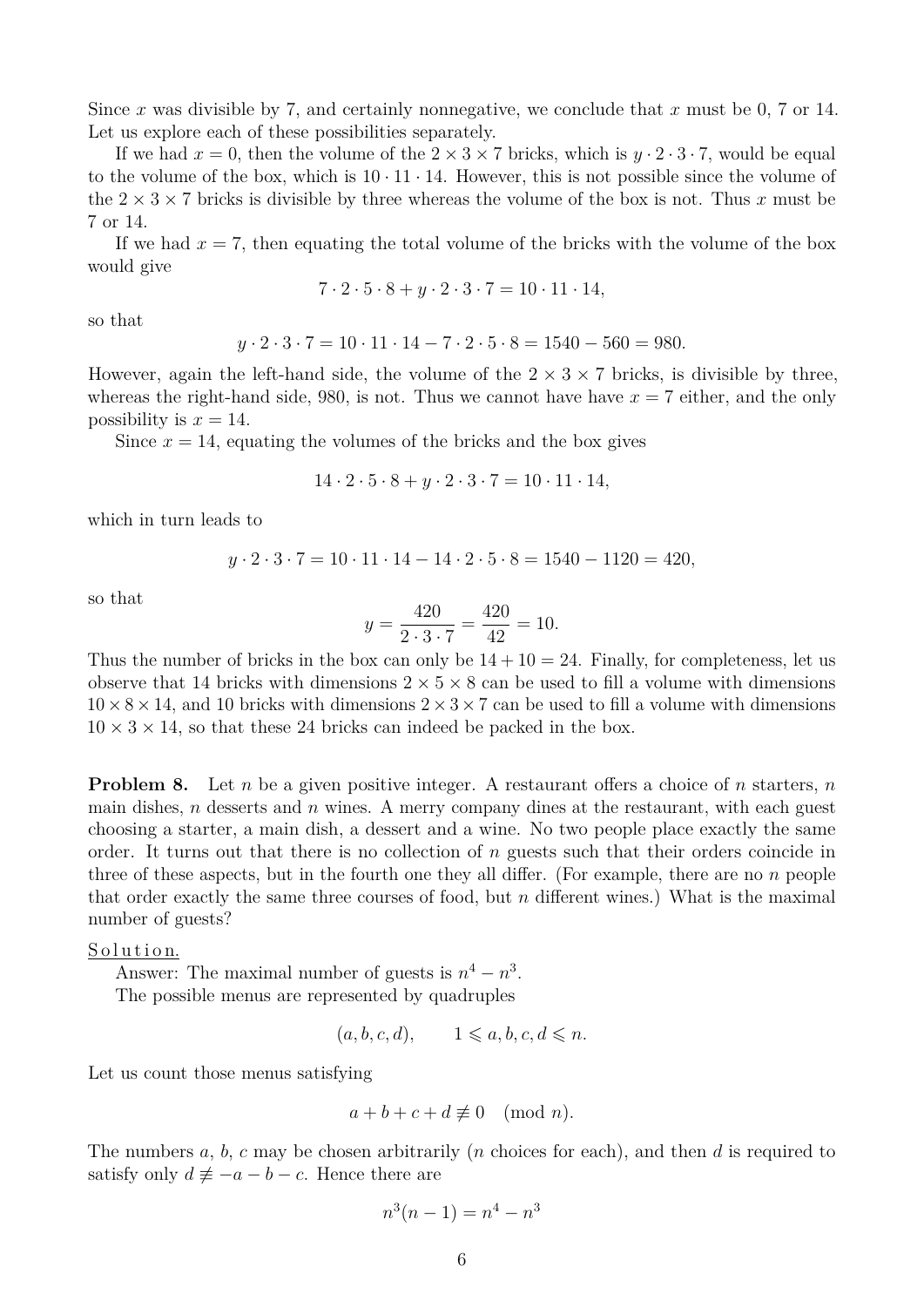such menus.

If there are  $n^4 - n^3$  guests, and they have chosen precisely the  $n^4 - n^3$  menus satisfying  $a + b + c + d \not\equiv 0 \pmod{n}$ , we claim that the condition of the problem is fulfilled. So suppose there is a collection of *n* people whose orders coincide in three aspects, but differ in the fourth. With no loss of generality, we may assume they have ordered exactly the same food, but *n* different wines. This means they all have the same value of *a*, *b* and *c*, but their values of *d* are distinct. A contradiction arises since, given *a*, *b* and *c*, there are only  $n-1$  values available for *d*.

We now show that for  $n^4 - n^3 + 1$  guests (or more), it is impossible to obtain the situation stipulated in the problem. The  $n^3$  sets

$$
M_{a,b,c} = \{(a,b,c,d) \mid 1 \leqslant d \leqslant n\}, \qquad 1 \leqslant a,b,c \leqslant n,
$$

form a partition of the set of possible menus, totalling *n* 4 . When the number of guests is at least  $n^4 - n^3 + 1$ , there are at most  $n^3 - 1$  unselected menus. Therefore, there exists a set  $M_{a,b,c}$ which contains no unselected menus. That is, all the *n* menus in  $M_{a,b,c}$  have been selected, and the condition of the problem is violated.

**Problem 9.** Each vertex *v* and each edge *e* of a graph *G* are assigned numbers  $f(v) \in \{1, 2\}$ and  $f(e) \in \{1, 2, 3\}$ , respectively. Let  $S(v)$  be the sum of numbers assigned to the edges incident to *v* plus the number  $f(v)$ . We say that an assignment f is cool if  $S(u) \neq S(v)$  for every pair  $(u, v)$  of adjacent (i.e. connected by an edge) vertices in *G*. Prove that for every graph there exists a cool assignment.

#### Solution.

Let  $v_1, v_2, \ldots, v_n$  be any ordering of the vertices of *G*. Initially each vertex assigned number 1, and each edge assigned number 2. One may imagine that there is a chip lying on each vertex, while two chips are lying on each edge. We are going to refine this assignment so as to get a cool one by performing the following greedy procedure. To explain what we do in the *i*th step, denote by  $x_1, x_2, \ldots, x_k$  denote all neighbours of  $v_i$  with lower index, and let  $e_j = v_i x_j$ , with  $j = 1, 2, \ldots, k$ , denote the corresponding backward edges. For each edge  $e_j$  we have two possibilities:

- (a) if there is only one chip on  $x_j$ , then we may move one chip from  $e_j$  to  $x_j$  or do nothing;
- (b) if there are two chips on  $x_j$  we may move one chip from  $x_j$  to  $e_j$  or do nothing.

Notice that none of the sums  $S(x_i)$  may change as a result of such action. Also, any action on each edge may change the total sum for  $v_i$  just by one. Hence there are  $k+1$  possible values for  $S(v_i)$ . So, at least one combination of chips gives a sum which is different from each of  $S(x_i)$ . We fix this combination and go to the next step.

To see that this algorithm ends in a desired configuration, note the following:

- by the definition of the steps, no vertex value ever leaves the set  $\{1, 2\}$ ;
- each edge  $v_m v_i$  with  $m < i$  is only considered at step *i*, so its value may change only once, staying in  $2 + \{-1, 0, +1\} = \{1, 2, 3\};$
- *S*( $v_i$ ) can only change in the *i*-th step, when it is made to differ from all  $S(v_m)$  with  $m < i$ and  $v_m v_i$  being an edge – hence all neighbouring pairs of values  $S(\cdot)$  will end up being different.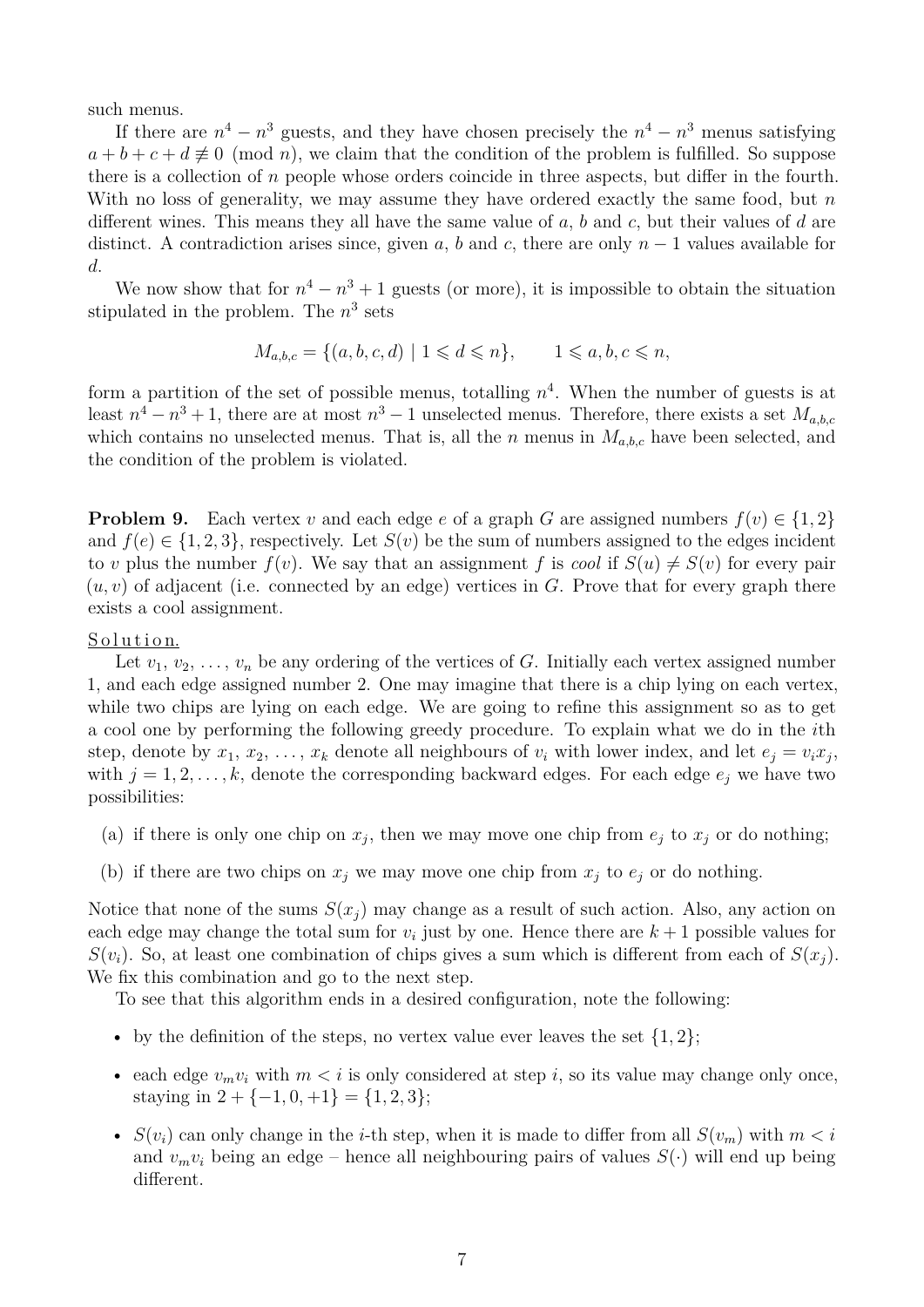**Problem 10.** Alice and Bob are playing hide and seek. Initially, Bob chooses a secret fixed point *B* in the unit square. Then Alice chooses a sequence of points  $P_0, P_1, \ldots, P_N$  in the plane. After choosing  $P_k$  (but before choosing  $P_{k+1}$ ) for  $k \geq 1$ , Bob tells "warmer" if  $P_k$  is closer to *B* than  $P_{k-1}$ , otherwise he says "colder". After Alice has chosen  $P_N$  and heard Bob's answer, Alice chooses a final point *A*. Alice wins if the distance *AB* is at most  $\frac{1}{2020}$ , otherwise Bob wins. Show that if  $N = 18$ , Alice cannot guarantee a win.

#### Solution.

Let  $S_0$  be the set of all points in the square, and for each  $1 \leq k \leq N$ , let  $S_k$  be the set of possible points *B* consistent with everything Bob has said. For each *k*, we then have that  $S_k$  is the disjoint union of the two possible values  $S_{k+1}$  can take for each of Bob's possible answers. Hence once of these must have area  $\leq \frac{|S_{k+1}|}{2}$  $\frac{1}{2}$ , and the other must have area  $\geqslant \frac{|S_{k+1}|}{2}$  $\frac{k+1}{2}$ . Suppose now that Alice always receives the answer resulting in the greater half. After receiving *N* answers, then,  $|S_N| \geq \frac{1}{2^N}$ . If Alice has a winning strategy, there must be a point *A* in  $S_N$  so that the circle of radius  $\frac{1}{2020}$  centered at *A* contains  $S_N$ . Hence  $\frac{\pi}{2020^2} \geq \frac{1}{2^N}$ . It therefore suffices to show that this inequality does not hold for  $N = 18$ . This follows from the estimates  $\pi \leq 2^2$ and  $2020 > 1024 = 2^{10}$ , meaning that  $\frac{\pi}{2020^2} > \frac{2^2}{2^{20}}$  $\frac{2^2}{2^{20}} = \frac{1}{2^1}$  $\frac{1}{2^{18}}.$ 

**Comment.** In fact, it also holds for  $N = 20$ , but this requires some more estimation work to show by hand. Also, there is a winning strategy for  $N = 22$ , where the square is dissected into right isosceles triangles of successively smaller sizes. This can evidently always be done exactly by choosing  $P_k$  outside the square. It also seems possible to do this for  $P_k$  restricted to the interior of the square, but is harder to write up precisely.

**Problem 11.** Let *ABC* be a triangle with *AB > AC*. The internal angle bisector of ∠*BAC* intersects the side *BC* at *D*. The circles with diameters *BD* and *CD* intersect the circumcircle of  $\triangle ABC$  a second time at  $P \neq B$  and  $Q \neq C$ , respectively. The lines PQ and BC intersect at *X*. Prove that *AX* is tangent to the circumcircle of  $\triangle ABC$ .

#### Solution 1.

The key observation is that the circumcircle of  $\triangle DPQ$  is tangent to *BC*. This can be proved by angle chasing:

$$
\angle BDP = 90^{\circ} - \angle PBD = 90^{\circ} - \angle PBC = 90^{\circ} - (180^{\circ} - \angle CQP)
$$

$$
= \angle CQP - 90^{\circ} = \angle DQP.
$$

Now let the tangent to the circumcircle of  $\triangle ABC$  at *A* intersect *BC* at *Y*. It is well-known (and easy to show) that  $YA = YD$ . This implies that Y lies on the radical axis of the circumcircles of  $\triangle ABC$  and  $\triangle PDQ$ , which is the line *PQ*. Thus  $Y \equiv X$ , and the claim follows.

#### Solution 2.

Apply an inversion with center *D*. Let *A'* denote the image of point *A*, etc. Then  $\angle C'B'A' =$  $\angle DB'A' = \angle BAD = \angle DAC = \angle A'C'D = \angle A'C'B'$ , which means that the triangle  $\triangle A'B'C'$  is isosceles at A'. The images of the circles with diameters  $BD$  and  $CD$  are the lines perpendicular to  $B'C'$  through  $B'$  and  $C'$ , respectively, and  $P'$ ,  $Q'$  are the second intersections of these lines with the circumcircle of  $\triangle A'B'C'$ .

Now let  $\rho$  denote the reflection with respect to the perpendicular bisector of  $B'C'$ . By symmetry, *ρ* maps the circumcircle of  $\triangle A'B'C'$  to itself and swaps  $B', C'$ , thus it follows that *ρ* swaps  $P'$ and *Q*<sup> $\prime$ </sup>. The point *X*<sup> $\prime$ </sup> is the second intersection of the circumcircle of  $\triangle DP'Q'$  with *B<sup>* $\prime$ *</sup>C*<sup> $\prime$ </sup>. Since *ρ* maps the line *B*<sup> $\prime$ </sup>*C*<sup> $\prime$ </sup> to itself, this implies that *ρ* swaps *D* and *X*<sup> $\prime$ </sup>. By symmetry, this yields that the circumcircles of  $\triangle A'B'C'$  and  $\triangle A'DX'$  are tangent at *A'*, which is what we needed to show.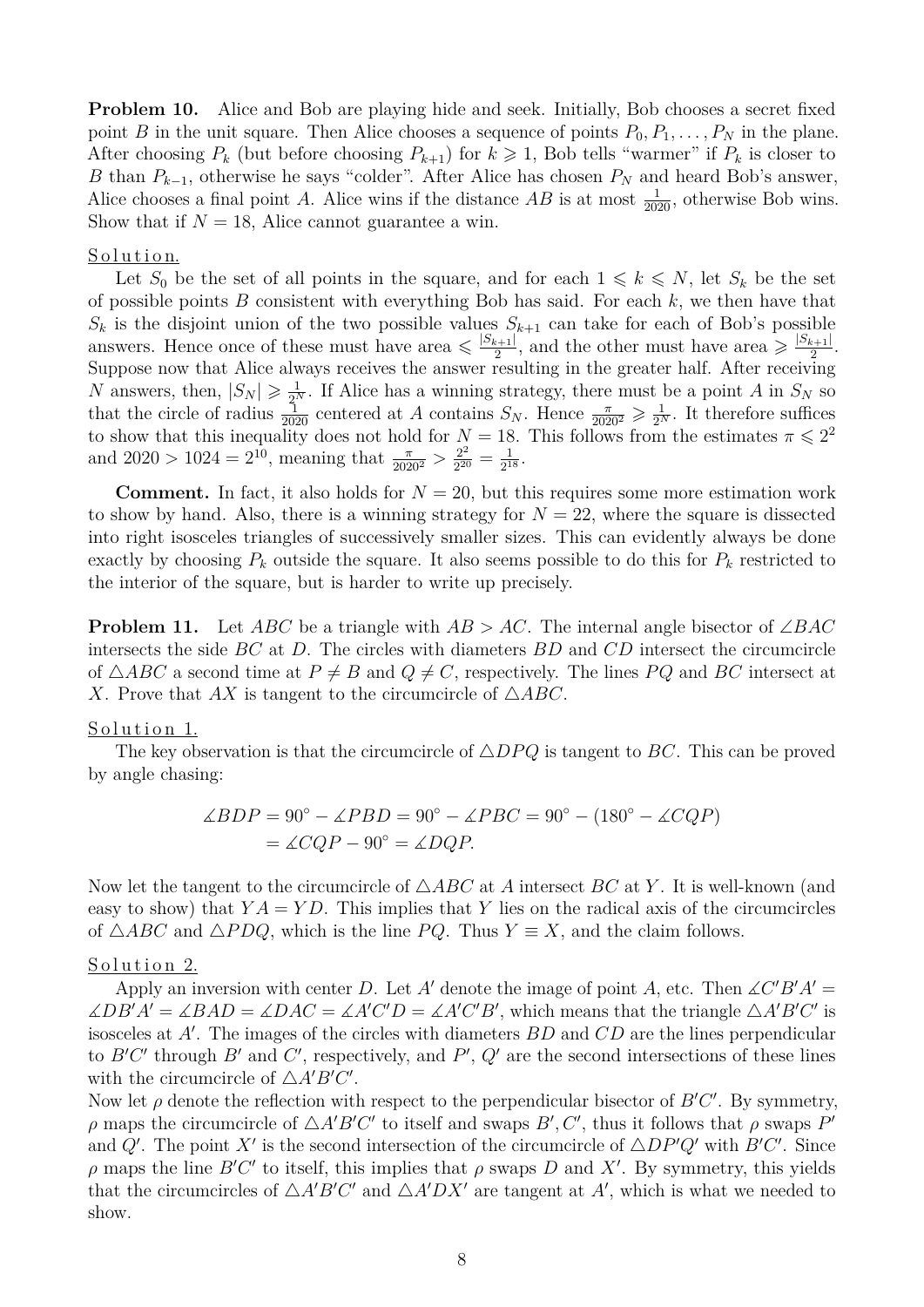#### Solution 3.

Define *Y* as in the first solution. Since  $YD^2 = YA^2 = YB \cdot YC$ , it follows that the inversion with center *Y* and radius *Y D* swaps *B* and *C*. Since inversion preserves angles, this implies that the circles with diameters *BD* and *CD* are mapped to each other. Moreover, the circumcircle of  $\triangle ABC$  is mapped to itself. This implies that *P* and *Q* are swapped under the inversion, and therefore *P, Q, Y* are collinear.

**Problem 12.** Let *ABC* be a triangle with circumcircle *ω*. The internal angle bisectors of ∠*ABC* and ∠*ACB* intersect  $\omega$  at  $X \neq B$  and  $Y \neq C$ , respectively. Let *K* be a point on *CX* such that ∠*KAC* = 90°. Similarly, let *L* be a point on *BY* such that ∠*LAB* = 90°. Let *S* be the midpoint of arc *CAB* of  $\omega$ . Prove that  $SK = SL$ .

#### Solution 1.

W.l.o.g. let *AB < AC*. We will prove that triangles *KXS* and *SY L* are congruent by SAS, which will finish the proof.

As *BX* and *CY* are angle bisectors, we obtain:

$$
\frac{1}{2} \widehat{CAB} = \widehat{C}\widehat{X}S = \widehat{CX} + \widehat{XS} = \frac{1}{2} \widehat{C}\widehat{X}A + \widehat{XS}.
$$

This implies  $\widehat{XS} = \frac{1}{2}$ 2  $\widehat{AYB} = \widehat{YB}$  and therefore  $SX = YB$ . Note that  $BY = YA$ , hence *Y* is the midpoint of the hypotenuse *BL* in  $\triangle ABL$ . Thus  $SX = YB = YL$ . Similarly, we get  $SY = XK$ .

Finally, as *S* is the midpoint of arc  $\widehat{CAB}$ , we obtain ∠*SXC* = ∠*BYS*, thus ∠*KXS* = ∠*SYL*, finishing the proof of congruency.

#### Solution 2.

Let *I* be the incenter of  $\triangle ABC$ . It is well-known that  $AY = BY = IY$  and  $AX = CX = IX$ . By Thales, this implies that *Y* is the midpoint of *BL* and *X* is the midpoint of *CK*. In particular,  $IY = LY$  and  $IX = KX$ .

Next, observe that  $\angle SYL = 180^\circ - \angle BYS = \angle SCB = \angle CBS = \angle CYS = \angle IYS$ , which means that *SY* is the angle bisector of ∠*IYL*. Since  $IY = LY$ , this implies that  $IS = LS$ . Analogously, we can show that  $IS = KS$ , which completes the proof.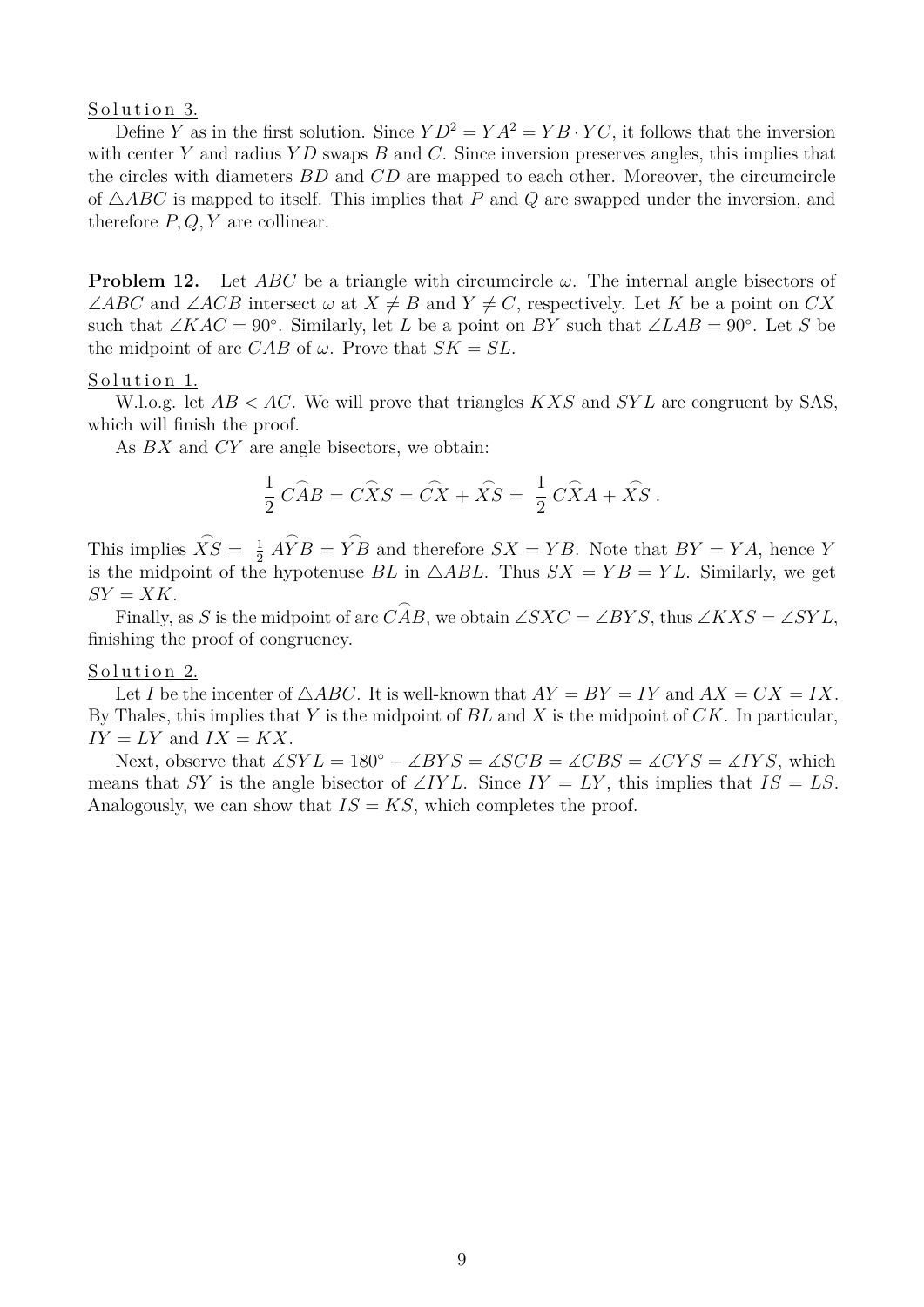**Problem 13.** Let *ABC* be an acute triangle with circumcircle  $\omega$ . Let  $\ell$  be the tangent line to  $\omega$  at *A*. Let *X* and *Y* be the projections of *B* onto lines  $\ell$  and *AC*, respectively. Let *H* be the orthocenter of  $BXY$ . Let  $CH$  intersect  $\ell$  at  $D$ . Prove that  $BA$  bisects angle  $CBD$ .

Solution 1.



Note that  $XH \perp BY \perp AC$  and  $YH \perp BX \perp AD$ . Therefore  $XH \parallel AC$  and  $YH \parallel AD$ . It follows that

$$
\frac{AD}{AX} = \frac{CD}{CH} = \frac{CA}{CY} \quad \implies \quad \frac{AD}{CA} = \frac{AX}{CY} = \frac{AB\cos\angle XAB}{CB\cos\angle YCB}.
$$

Since  $\ell$  is tangent to  $\omega$ , we have ∠*XAB* = ∠*YCB*. Thus the cosines in the equality above cancel out and we obtain

$$
\frac{AD}{CA} = \frac{AB}{CB}.
$$

This, along with  $\angle DAB = \angle ACB$ , proves that  $\triangle DAB \sim \triangle ACB$  by SAS. Therefore  $\angle CBA =$ ∠*ABD*. This shows that *BA* bisects angle *CBD*.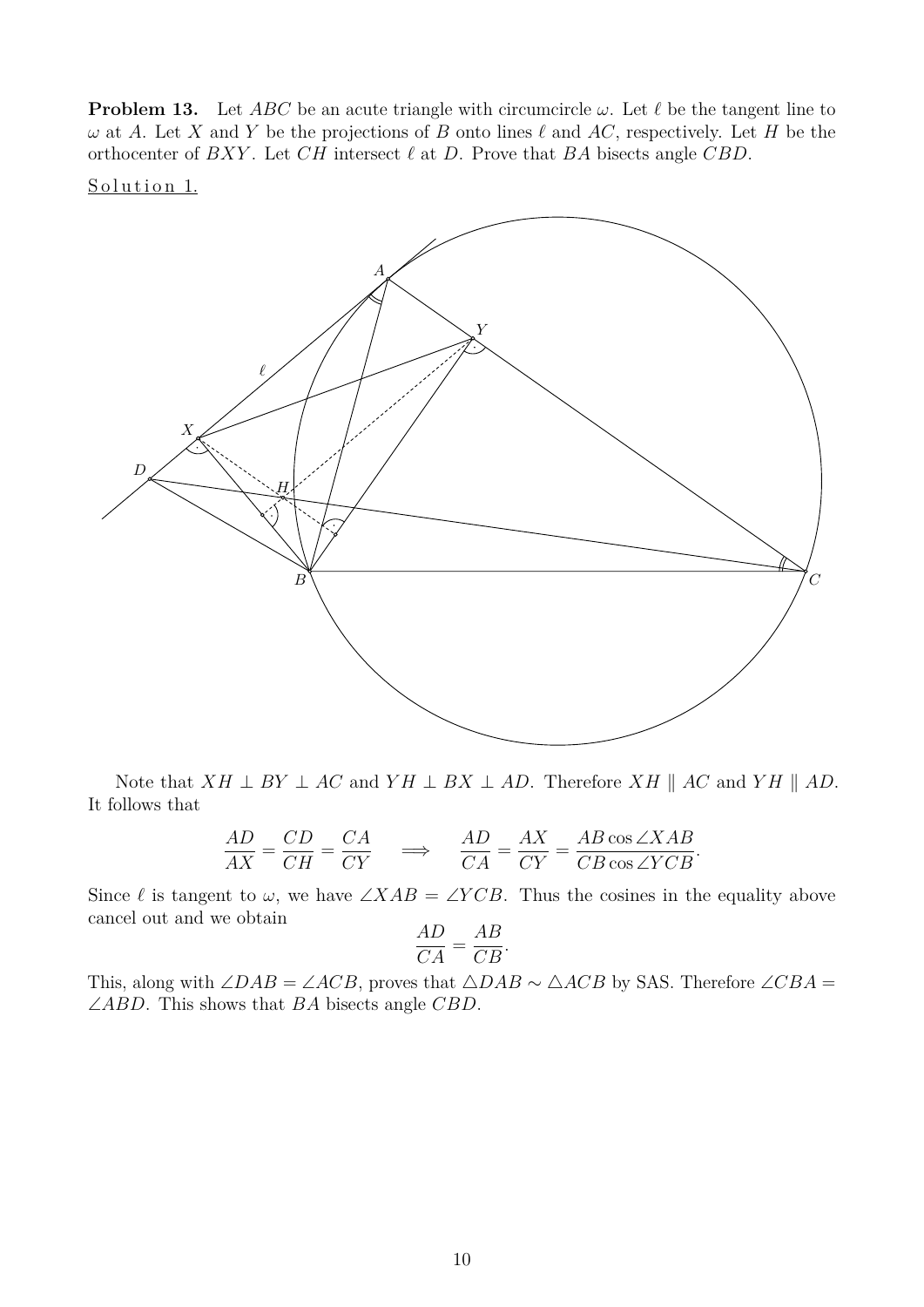Solution 2.

Let *D'* be a point on  $\ell$  such that  $\angle CBA = \angle ABD'$ . Let *Z* and *T* be projections of *A* onto *BC* and *BD*', respectively. Note that the circle with diameter *AB* passes through  $X, Y, Z, T$ . By Pascal's theorem for hexagon  $AXZBTY$ , points  $D'$ ,  $C$ , and  $H' := XZ \cap TY$  are collinear.



We have

$$
\angle XZB = \angle XAB = \angle CAB = 90^{\circ} - \angle ZBY
$$

which shows that  $XZ \perp BY$ .

By definition of  $D'$ ,

 $\angle BD'A = 180^\circ - \angle D'AB - \angle ABD' = 180^\circ - \angle ACB - \angle CBA = \angle BAC$ .

Therefore

$$
\angle D'AT = 90^{\circ} - \angle TD'A = 90^{\circ} - \angle BAC,
$$

hence

$$
\angle XYT + \angle BXY = \angle XAT + \angle BAY = 90^{\circ} - \angle BAC + \angle BAC = 90^{\circ}.
$$

This shows that  $YT \perp BX$ .

Since  $XZ \perp BY$  and  $YT \perp BX$ , it follows that *H'* is the orthocenter of *BXY*, i.e.  $H' = H$ . Since *D'*, *C*, *H'* are collinear and *D'* lies on  $\ell$ , it follows that *D'* = *D*. Therefore ∠*ABD* = ∠*CBA* and we are done.

**Problem 14.** An acute triangle *ABC* is given and let *H* be its orthocenter. Let  $\omega$  be the circle through *B*, *C* and *H*, and let Γ be the circle with diameter *AH*. Let  $X \neq H$  be the other intersection point of  $\omega$  and  $\Gamma$ , and let  $\gamma$  be the reflection of  $\Gamma$  over AX.

Suppose  $\gamma$  and  $\omega$  intersect again at  $Y \neq X$ , and line AH and  $\omega$  intersect again at  $Z \neq H$ . Show that the circle through *A, Y, Z* passes through the midpoint of segment *BC*.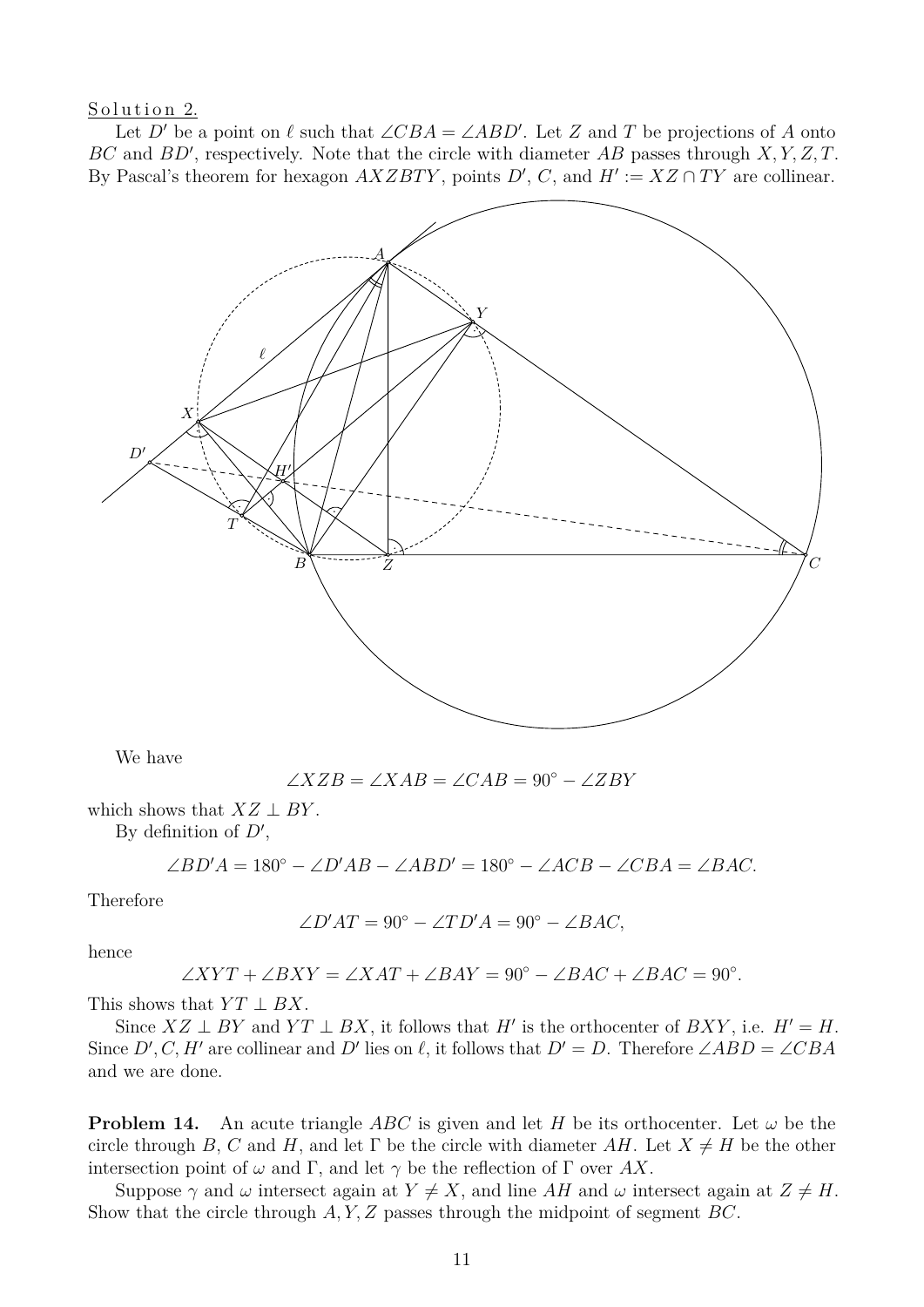#### Solution.

Let  $M$  be the midpoint of  $BC$ . We first show that  $X$  lies on  $AM$ . Consider  $A'$ , the reflection of *A* across *M*. As  $ABA'C$  is a parallelogram, we have that  $\angle BAC = \angle BAC = 180^{\circ} - \angle BHC$ , which in turn gives us that *A'* lies on  $\omega$ . Now ∠*HBA'* = ∠*HBC* + ∠*CBA'* = ∠*HBC* + ∠*ACB* = 90°. Hence *HA* is a diameter of  $\omega$ . In particular we must have  $\angle HXA' = 90^{\circ}$ . Consequently  $∠AXA' = ∠AXH + ∠HXA' = 90° + 90° = 180°$ , i.e. *A, X, A'* are collinear. But *A, M, A'* collinear by definition, hence *X* lies on the *A*-median.

Now it suffices to show that  $\angle AYZ = \angle AMZ$ . We note the two following facts:

- $\angle AHX = \angle AYX$ , since  $\omega$  and  $\Gamma$  have the same radius and the two angles span the same chord *AX*.
- *ω* is the reflection of the circumcircle of *ABC* across *BC*. That gives us that *Z* is the reflection of *A* across *D*, the feet of the *A*-altitude to *BC*.

Hence we can write:  $\angle AYZ = \angle AYX + \angle XYZ = \angle AHX + (180^{\circ} - \angle XHZ) = 2\angle AHX =$  $2\angle AMD = \angle AMZ$ , which is what we wanted.

**Problem 15.** On a plane, Bob chooses 3 points  $A_0$ ,  $B_0$ ,  $C_0$  (not necessarily distinct) such that  $A_0B_0 + B_0C_0 + C_0A_0 = 1$ . Then he chooses points  $A_1$ ,  $B_1$ ,  $C_1$  (not necessarily distinct) in such a way that  $A_1B_1 = A_0B_0$  and  $B_1C_1 = B_0C_0$ . Next he chooses points  $A_2$ ,  $B_2$ ,  $C_2$  as a permutation of points  $A_1$ ,  $B_1$ ,  $C_1$ . Finally, Bob chooses points  $A_3$ ,  $B_3$ ,  $C_3$  (not necessarily distinct) in such a way that  $A_3B_3 = A_2B_2$  and  $B_3C_3 = B_2C_2$ . What are the smallest and the greatest possible values of  $A_3B_3 + B_3C_3 + C_3A_3$  Bob can obtain?

Solution.

Answer:  $\frac{1}{3}$  and 3.

Denote the lengths  $A_0B_0$ ,  $B_0C_0$ ,  $C_0A_0$  by *x*, *y*, *z* in non-increasing order. Similarly, denote the lengths  $A_1B_1$ ,  $B_1C_1$ ,  $C_1A_1$  by  $x'$ ,  $y'$ ,  $z'$  in non-increasing order, and the lengths  $A_3B_3$ ,  $B_3C_3$ ,  $C_3A_3$  by  $x''$ ,  $y''$ ,  $z''$  in non-increasing order. (As permuting the points does not change the distances, we do not need a separate vector for  $A_2B_2$ ,  $B_2C_2$ ,  $C_2A_2$ .) Then we have  $x + y + z = 1$ ,  $y + z \geq x, y' + z' \geq x', y'' + z'' \geq x''$ . By construction, triples  $(x, y, z)$  and  $(x', y', z')$  have two values in common (but not necessarily at corresponding places), similarly  $(x', y', z')$  and  $(x'', y'', z'')$  have two values in common.

Using these observations, calculate:

$$
x'' + y'' + z'' \leq 2(y'' + z'') \leq 2(x' + y') \leq 2(y' + y' + z')
$$
  

$$
\leq 2(x + x + y) \leq 6x \leq 3(x + y + z) = 3.
$$

We can achieve the value 3 as follows. Let  $A_0B_0 = \frac{1}{2}$  $\frac{1}{2}$  and  $C_0 = A_0$ . Let  $A_1 = A_0$ ,  $B_1 = B_0$  and  $\overrightarrow{B_1C_1} = -\overrightarrow{B_0C_0}$ . Let  $A_2 = A_1$  and  $B_2 = C_1$ ,  $C_2 = B_1$ . Finally, let  $A_3 = A_2$ ,  $B_3 = B_2$  and  $\overrightarrow{B_3C_3} = -\overrightarrow{B_2C_2}$ . By construction,  $A_3B_3 = 1$ ,  $B_3C_3 = \frac{1}{2}$  $\frac{1}{2}$  and  $C_3A_3 = \frac{3}{2}$  $\frac{3}{2}$ , so  $A_3B_3 + B_3C_3 + C_3A_3 = 3.$ 

This establishes the upper bound. For the lower bound, note that all steps are reversible and the 3-step process itself is symmetric. By scaling, we can also make the initial configuration to satisfy the conditions of the problem. Hence all processes satisfying the conditions of the problem and achieving a final value *t* are in one-to-one correspondence with processes satisfying the conditions of the problem and achieving the final value  $\frac{1}{t}$ . This shows that the lower bound is  $\frac{1}{3}$ .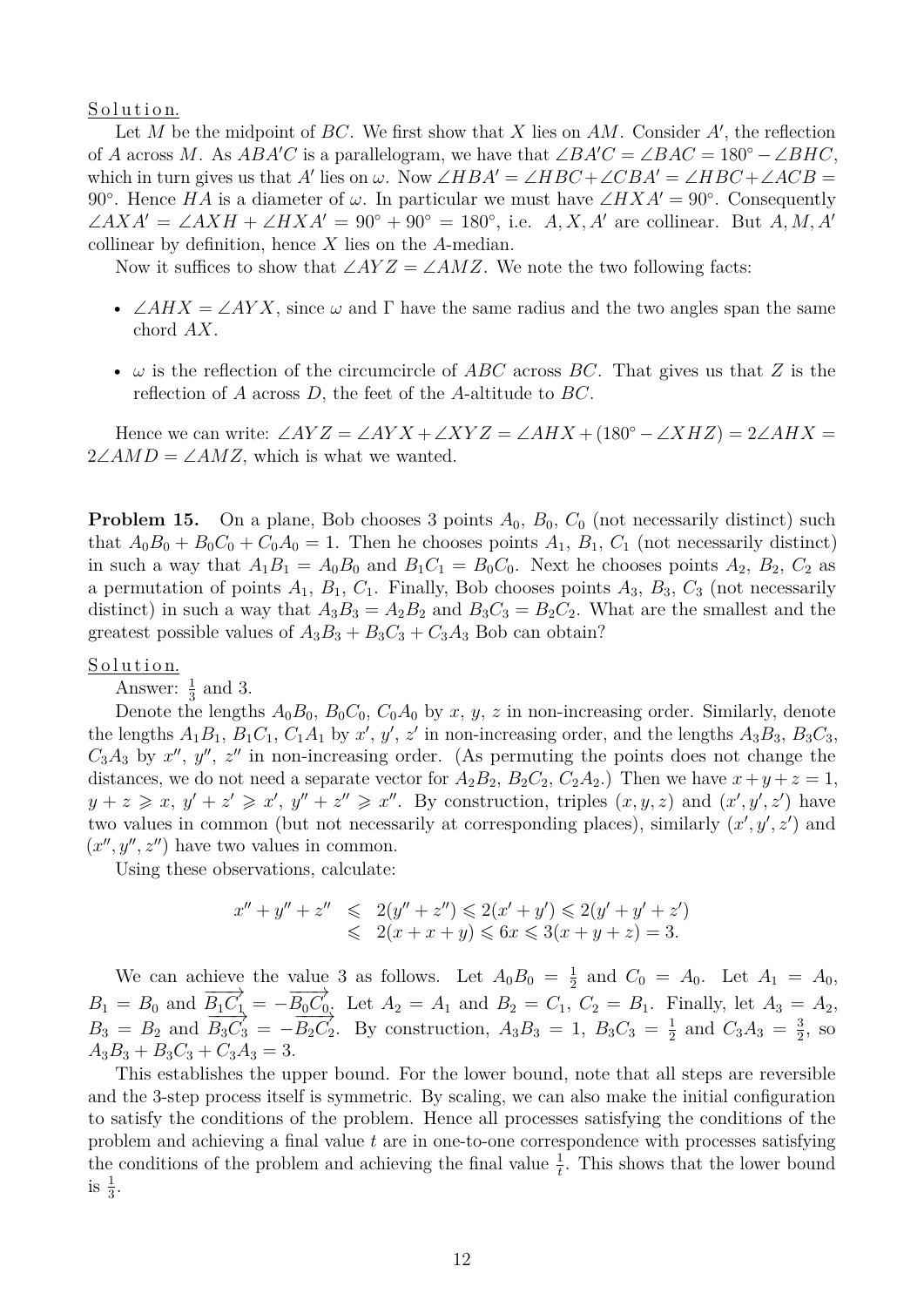**Problem 16.** Richard and Kaarel are taking turns to choose numbers from the set {1*, . . . , p*−1} where  $p > 3$  is a prime. Richard is the first one to choose. A number which has been chosen by one of the players cannot be chosen again by either of the players. Every number chosen by Richard is multiplied with the next number chosen by Kaarel. Kaarel wins the game if at any moment after his turn the sum of all of the products calculated so far is divisible by *p*. Richard wins if this does not happen, i.e. the players run out of numbers before any of the sums is divisible by *p*. Can either of the players guarantee their victory regardless of their opponent's moves and if so, which one?

### Solution 1.

Answer: Yes, Kaarel.

Let us split the numbers in the set to the following pairs:  $(1, p-1), (2, p-2), \ldots, \frac{p-1}{2}$  $\frac{-1}{2}$ ,  $\frac{p+1}{2}$  $\frac{+1}{2}$ ). If Richard chooses some number *a*, then let Kaarel choose the other number from the pair i.e. *p* − *a*. This forces Richard to choose a number from a pair in which both of the numbers have not been chosen yet and hence Kaarel can make his desired move. The residues modulo *p* of the products are of the form  $-a^2$ . The residue of the sum of all the products is congruent to  $-\left(1^2+2^2+\ldots+\left(\frac{p-1}{2}\right)\right]$ 2 <sup>2</sup>. For every natural number *n*, we have  $1^2 + 2^2 + ... + n^2 = \frac{n(n+1)(2n+1)}{6}$  $\frac{f(2n+1)}{6}$ , therefore  $1^2 + 2^2 + \ldots + \left(\frac{p-1}{2}\right)$ 2  $\int_{0}^{2} = \frac{(p-1)p(p+1)}{24}$ . This must be an integer and as *p* and 24 are coprime,  $\frac{(p-1)p(p+1)}{24}$  must be divisible by *p*. Therefore, when the last number is chosen from the set, the sum of the products is divisible by *p*.

## Solution 2.

If Richard initially chooses some number *x*, then Kaarel chooses  $p - x$  as above (distinct from *x* as *p* is odd). Since  $p - 1 > 2$ , there are still numbers left, so the game continues.

If next Richard chooses *y* as his second number, then Kaarel wins by choosing the unique number  $1 \leq a \leq p-1$  congruent to  $x^2 \cdot y^{-1}$  modulo p. In order for Kaarel's second move to be legal, we must confirm that *a* is different from  $x$ ,  $-x$  and  $y$  modulo  $p$ .

If  $a \equiv x \pmod{p}$ , then  $y \equiv x \pmod{p}$  contradicting Richards second move. If  $a \equiv -x$ (mod *p*), then  $y \equiv -x \pmod{p}$  also contradicting Richards second move. Finally, if  $a \equiv y$ (mod *p*), then  $x^2 \equiv y^2 \pmod{p}$  implying  $y \equiv \pm x \pmod{p}$  with the same contradictions once more.

We conclude that *a* is distinct from the previous numbers, and  $x \cdot (p-x) + y \cdot a \equiv 0 \pmod{p}$ , so Kaarel wins.

**Problem 17.** For a prime number  $p$  and a positive integer  $n$ , denote by  $f(p, n)$  the largest integer k such that  $p^k \mid n!$ . Let p be a given prime number and let m and c be given positive integers. Prove that there exist infinitely many positive integers *n* such that  $f(p,n) \equiv c$ (mod *m*).

#### Solution 1.

We start by noting that

$$
f(p,n) = \left\lfloor \frac{n}{p} \right\rfloor + \left\lfloor \frac{n}{p^2} \right\rfloor + \left\lfloor \frac{n}{p^3} \right\rfloor + \dots
$$

which is the well-known Legendre Formula. Now, if we choose

$$
n = p^{a_1} + p^{a_2} + \cdots + p^{a_k}
$$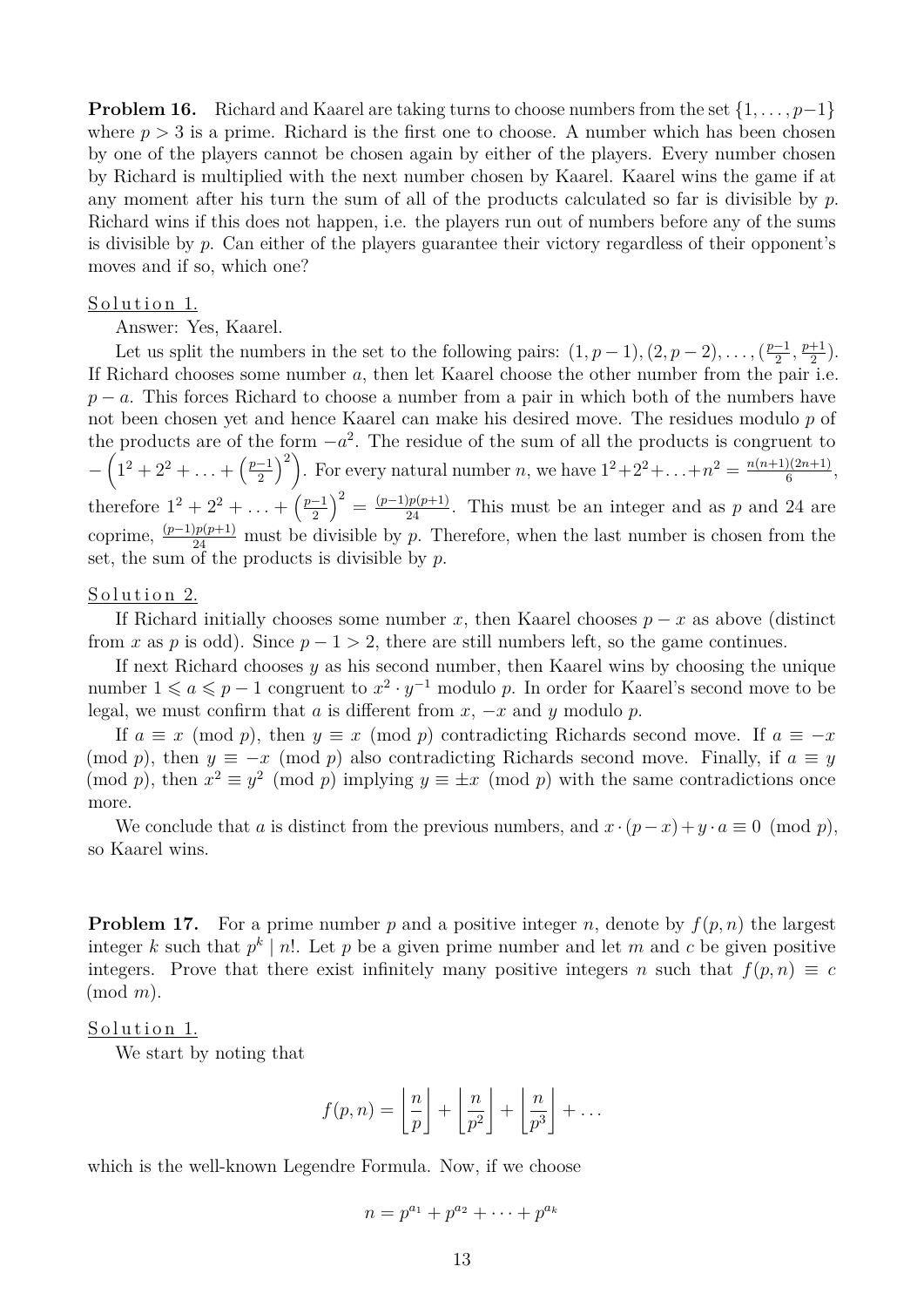for positive integers  $a_1 > a_2 > \cdots > a_k$  to be determined, this formula immediately shows that

$$
f(p,n) = (p^{a_1-1} + p^{a_1-2} + \dots + p + 1) + (p^{a_2-1} + p^{a_2-2} + \dots + p + 1) + \dots
$$
  
= 
$$
\frac{p^{a_1} - 1}{p - 1} + \frac{p^{a_2} - 1}{p - 1} + \dots
$$

We thus consider the numbers  $(p^a - 1)/(p - 1)$ . If we can show that there is a residue class C (mod *m*) which is coprime to *m* occuring infinitely often among these numbers, we will be done since we can choose  $a_1, \ldots, a_k$  with  $kC \equiv c \pmod{m}$  arbitrarily among these numbers. Now, how to find such a number *C*?

To this end, write  $m = p^t \cdot m'$  with  $p \nmid m'$ . Since  $p^a$  is certainly periodic modulo  $m' \cdot (p-1)$ , the sequence  $(p^a - 1)/(p - 1)$  is periodic modulo m' with some period d and hence for  $a \equiv 1 \pmod{d}$ , the numbers are always 1 (mod *m'*). Moreover, for  $a \geq t$ , all the numbers are equal to  $(p<sup>t</sup> - 1)/(p - 1)$  modulo  $p<sup>t</sup>$  and hence by the Chinese Remainder Theorem, all the numbers  $(p^a - 1)/(p - 1)$  for  $a \ge t$  and  $a \equiv 1 \pmod{d}$  are in the same residue class *C* (mod *m*), with *C* coprime to *m*, as desired.

#### Solution 2.

We denote  $v_p(n)$  for the largest power of p dividing n.

We start with a lemma.

**Lemma.** For any prime *q* and modulus  $m'$  not divisible by *q*, there exists infinitely many powers  $q^n$  of q such that  $v_p(q^n!) \equiv 1 \pmod{m'}$ .

*Proof.* Define  $a_k = v_q(q^k!)$ . We then have  $a_{k+1} = qa_k + 1$ . This sequence is eventually periodic modulo *m'*. It must actually be periodic starting from 0, as  $a_i \equiv a_{i+T} \pmod{m'}$ implies  $qa_{i-1} \equiv qa_{i+T-1} \pmod{m'}$  and therefore  $a_{i-1} \equiv a_{i+T-1} \pmod{m'}$ , since  $q \nmid m'$ . Thus, for infinitely many *n* we have  $a_n \equiv a_1 = 1 \pmod{m'}$ .

We now turn to solving the problem. Write  $m = p<sup>t</sup>m'$ , where  $p \nmid m'$ . The sequence  $v_p(p!)$ ,  $v_p(p^2!)$ ,  $v_p(p^3!)$ , ... is eventually constant modulo  $p^t$ . Denote this constant by *C*. Since  $p \nmid C$ , by the Chinese remainder theorem there exists a positive integer *s* such that  $Cs \equiv c$  $(\text{mod } p^t)$  and  $s \equiv c \pmod{m'}$ . Now, choose

$$
n = p^{b_1} + p^{b_2} + \ldots + p^{b_s},
$$

where  $b_i$  are distinct positive integers such that  $v_p(p_i^b) \equiv 1 \pmod{m'}$  (possible by the lemma) and large enough such that  $v_p(p_i^b!) \equiv C \pmod{p^t}$ . We have

$$
v_p(n!) = v_p(p_1^b!) + \ldots + v_p(p^{b_s}!) \equiv Cs \equiv c \pmod{p^t}
$$

and

$$
v_p(n!) = v_p(p_1^b!) + \ldots + v_p(p^{b_s}!) \equiv s \equiv c \pmod{m'},
$$

which proves  $v_p(n!) \equiv c \pmod{m}$ . Since there are infinitely many of possible choices *n*, we are done.

**Comment.** IMO shortlist 2007 N7 asks to prove that for given *d* and primes  $p_1, \ldots, p_k$ there exists infinitely many integers *n* such that  $d | v_{p_i}(n!)$  for all *i*. While the IMO shortlist problem is of similar flavor, it would seem that it is more difficult than the problem above, and the methods are a bit different. (There is no clear way to use prime powers in the IMO SL problem similarly to the solution above.)

**Comment.** As a vast generalization of the problem above and the IMO shortlist problem, one could ask whether the following holds: For any modulus *m* and distinct primes  $p_1, \ldots, p_k$ , the function

$$
n \to (v_{p_1}(n!) \pmod{m}, v_{p_2}(n!) \pmod{m}, \ldots, v_{p_k}(n!) \pmod{m})
$$

(viewed as a function  $\mathbb{Z}_+ \to (\mathbb{Z}_m)^k$ ) is equidistributed. The author of the problem believes this generalization to hold, but he has no proof.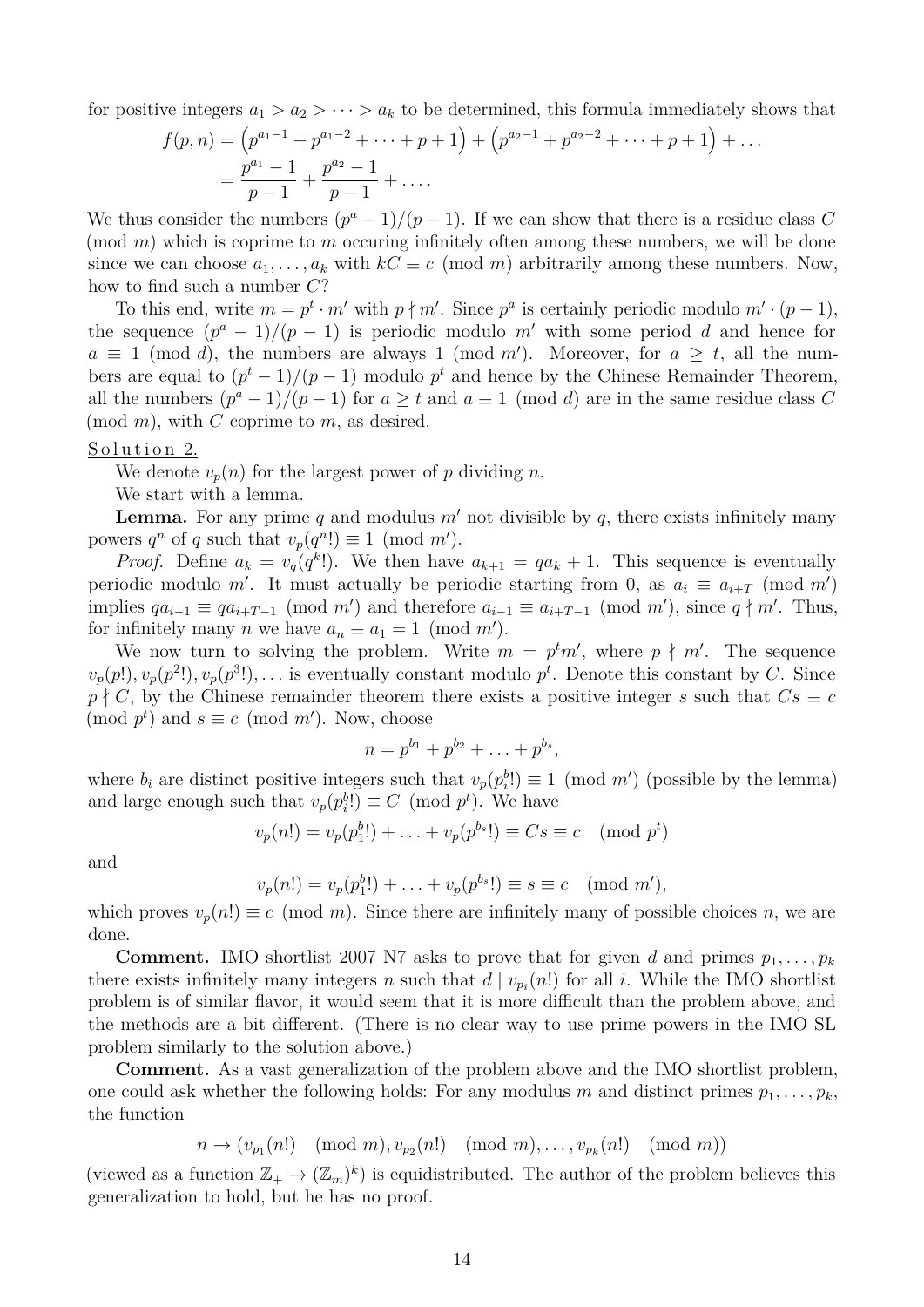**Problem 18.** Let  $n \geq 1$  be a positive integer. We say that an integer k is a fan of n if  $0 \leq k \leq n-1$  and there exist integers  $x, y, z \in \mathbb{Z}$  such that

$$
x2 + y2 + z2 \equiv 0 \pmod{n};
$$
  

$$
xyz \equiv k \pmod{n}.
$$

Let  $f(n)$  be the number of fans of *n*. Determine  $f(2020)$ .

#### Solution.

Answer:  $f(2020) = f(4) \cdot f(5) \cdot f(101) = 1 \cdot 1 \cdot 101 = 101$ .

To prove our claim we show that *f* is multiplicative, that is,  $f(rs) = f(r)f(s)$  for coprime numbers  $r, s \in \mathbb{N}$ , and that

- (i)  $f(4) = 1$ ,
- (ii)  $f(5) = 1$ ,
- (iii)  $f(101) = 101$ .

The multiplicative property follows from the Chinese Remainder Theorem.

(i) Integers *x*, *y* and *z* satisfy  $x^2 + y^2 + z^2 \equiv 0 \mod 4$  if and only if they are all even. In this case  $xyz \equiv 0 \mod 4$ . Hence 0 is the only fan of 4.

(ii) Integers *x*, *y* and *z* satisfy  $x^2 + y^2 + z^2 \equiv 0 \mod 5$  if and only if at least one of them is divisible by 5. In this case  $xyz \equiv 0 \mod 5$ . Hence 5 is the only fan of 5.

(iii) We have  $9^2 + 4^2 + 2^2 = 81 + 16 + 4 = 101$ . Hence  $(9x)^2 + (4x)^2 + (2x)^2$  is divisible by 101 for every integer *x*. Hence the residue of  $9x \cdot 4x \cdot 2x = 72x^3$  upon division by 101 is a fan of 101 for every  $x \in \mathbb{Z}$ . If we substitute  $x = t^{67}$ , then  $x^3 = t^{201} \equiv t \mod 101$ . Since 72 is coprime to 101, the number  $72x^3 \equiv 72t$  can take any residue modulo 101.

Note: In general for  $p \neq 1 \pmod{3}$ , we have  $f(p) = p$  as soon as we have at least one non-zero fan.

**Problem 19.** Denote by  $d(n)$  the number of positive divisors of a positive integer *n*. Prove **that there are infinitely many positive integers** *n* such that  $\left[\sqrt{3} \cdot d(n)\right]$  divides *n*.

#### Solution 1.

 $\frac{1 \text{u} \text{u} \text{u} \text{u}}{1 \text{u} \text{u} \text{u}}$   $\left| \sqrt{3} \cdot 8 \right| = 13$ . Therefore all numbers with 8 divisors that are divisible by 13 satisfy the condition. There are infinitely many of those, for example, all numbers in the form  $13p<sup>3</sup>$ , where *p* is a prime different from 13.

#### Solution 2.

*Based on the solution by the Finnish team:* Instead of finding infinitely many solutions with  $d(n) = 2^3$ , we prove that every power  $2^k$ ,  $k \geq 0$ , has at least one solution with  $d(n) = 2^k$ .

Let  $k \geq 0$  be given, and let  $p_1, p_2, \ldots$  be the sequence of all prime numbers. We then write the prime factorization of  $\lfloor 2^k \sqrt{3} \rfloor$  as

$$
\lfloor 2^k \sqrt{3} \rfloor = \prod_{i=1}^{\infty} p_i^{b_i},
$$

with  $b_i \geq 0$  and only finitely many  $b_i$  different from 0.

n  $o_i \geqslant 0$  and only finite<br>Since  $\sqrt{3}$  < 2, we have

$$
2^{k+1} > \lfloor 2^k \sqrt{3} \rfloor = \prod_{i=1}^{\infty} p_i^{b_i} \ge \prod_{i=1}^{\infty} 2^{b_i} = 2^{\sum_{i=1}^{\infty} b_i},
$$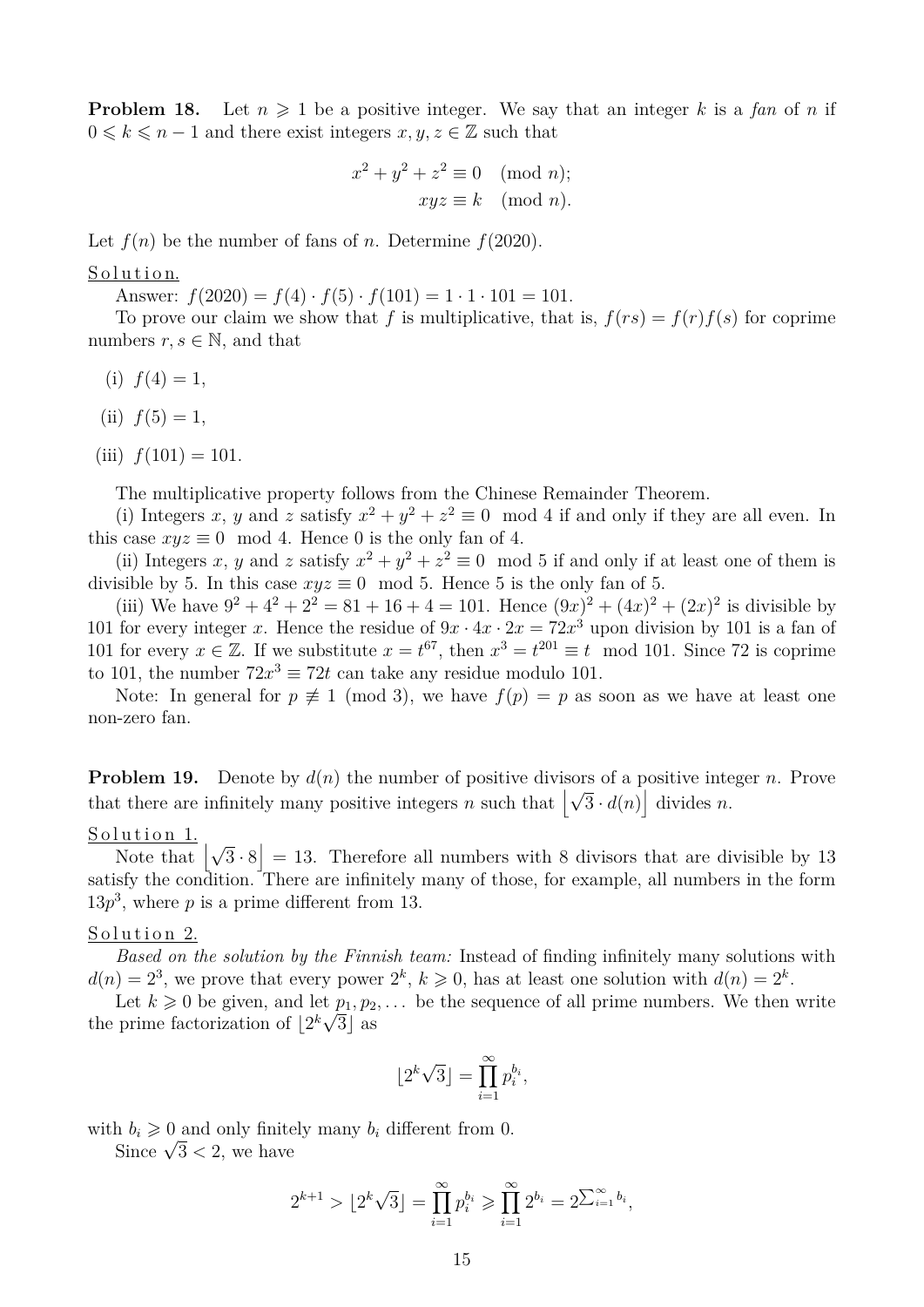and from this we conclude  $\sum_{i=1}^{\infty} b_i \leq k$ . We know that  $m+1 \leq 2^m$  for any integer  $m \geq 0$ , and this brings us a further estimate

$$
\sum_{i=1}^{\infty} \lceil \log_2(b_i + 1) \rceil \leqslant \sum_{i=1}^{\infty} b_i \leqslant k.
$$

By increasing values if necessary, we can choose a sequence of non-negative integers  $a_1, a_2, \ldots$ such that  $a_i \geqslant \lceil \log_2(b_i + 1) \rceil$  for all *i*, and  $\sum_{i=1}^{\infty} a_i = k$ . [Editor's note: In fact, unless  $\sum_{i=1}^{\infty} \lceil \log_2(b_i + 1) \rceil = k$  already, we have an infinite choice of such sequences – each leading to a distinct *n* with the required properties. We now define

$$
n = \prod_{i=1}^{\infty} p_i^{2^{a_i} - 1}
$$

which is a valid product since all but finitely many  $a_i$  are equal to zero. By construction we have  $2^{a_i} - 1 \geq b_i$  for all *i*, so  $\lfloor 2^k \sqrt{3} \rfloor$  divides *n*. Finally, the number of divisors in *n* can be calculated as

$$
d(n) = \prod_{i=1}^{\infty} ((2^{a_i} - 1) + 1) = \prod_{i=1}^{\infty} 2^{a_i} = 2^{\sum_{i=1}^{\infty} a_i} = 2^k,
$$

so *n* satisfies that  $\lfloor d(n) \rfloor$  $\overline{3}$ ] =  $2^k$  $3$  divides *n*.

#### Solution 3.

*Based on the solution by the Norwegian team:* In this third solution, instead of letting *d*(*n*) be a power of 2, we prove that there a infinitely many solutions with  $n = 2^k$ .

a power or *z*, we prove that there a minitely many solutions with  $n = 2$ .<br>Consider the sequence  $a_i = \lfloor i\sqrt{3} \rfloor$  for  $i \ge 1$ . If  $k \ge 3$ , then  $(k+1)\sqrt{3} < 2(k+1) \le 2^k$ . Consequently, whenever  $a_{k+1} = 2^m$  and  $k \geq 3$ , we get

$$
\lfloor d(2^k)\sqrt{3} \rfloor = \lfloor (k+1)\sqrt{3} \rfloor = a_{k+1} = 2^m \mid 2^k
$$

so  $n = 2^k$  satisfies the properties of the problem. It is therefore sufficient to prove that the so  $n = 2$  satisfies the properties of the problem. It is therefore sumplement to prove that the integer sequence  $a_i = \lfloor i\sqrt{3} \rfloor$  contains infinitely many powers of 2. Since  $\sqrt{3} > 1$ , the sequence is integer sequence  $a_i = \lfloor i \sqrt{3} \rfloor$  contains infinitely<br>strictly increasing, and since  $\sqrt{3} < 2$ , we have

$$
a_{i+1} - a_i = \lfloor (i+1)\sqrt{3} \rfloor - \lfloor i\sqrt{3} \rfloor < (i+1)\sqrt{3} - (i\sqrt{3} - 1) = \sqrt{3} + 1 < 3.
$$

Hence the sequence jump by at most 2 at each step.

Suppose for contradiction that the sequence constains only finitely many powers of two, say the largest is  $2^N$ . Then for every  $m > N$  we can find a unique index k such that  $a_k = 2^m - 1$ and  $a_{k+1} = 2^m + 1$ .

Define  $d_i = i$  $\sqrt{3} - a_i$  to be the fractional part for each *i*, so that  $0 \leq d_i < 1$ . For *k* as above we then have

$$
k\sqrt{3} - (2^m - 1) = d_k \ge 0,
$$
  
\n
$$
(k+1)\sqrt{3} - (2^m + 1) = d_{k+1} \ge 0,
$$
  
\nand thus 
$$
(2k+1)\sqrt{3} - 2^{m+1} = d_k + d_{k+1} \ge 0.
$$

If  $d_k + d_{k+1} < 1$ , we would have  $a_{2k+1} = 2^{m+1}$  contrary to our assumptions, hence  $1 \leq d_k + d_{k+1} < 2$ and consequently  $a_{2k+1} = 2^{m+1} + 1$  and  $a_{2k} = 2^{m+1} - 1$ .

Since  $a_{2k} = 2^{m+1} - 1$ , we have a recursive expression for  $d_{2k}$  as well:

$$
d_{2k} = 2k\sqrt{3} - (2^{m+1} - 1) = 2(d_k + 2^m - 1) - (2^{m+1} - 1) = 2d_k - 1.
$$

We can now repeat the process with  $2k$  and  $2k + 1$  in place of k and  $k + 1$  in order to prove the following statements by induction for all  $j \geq 0$ :